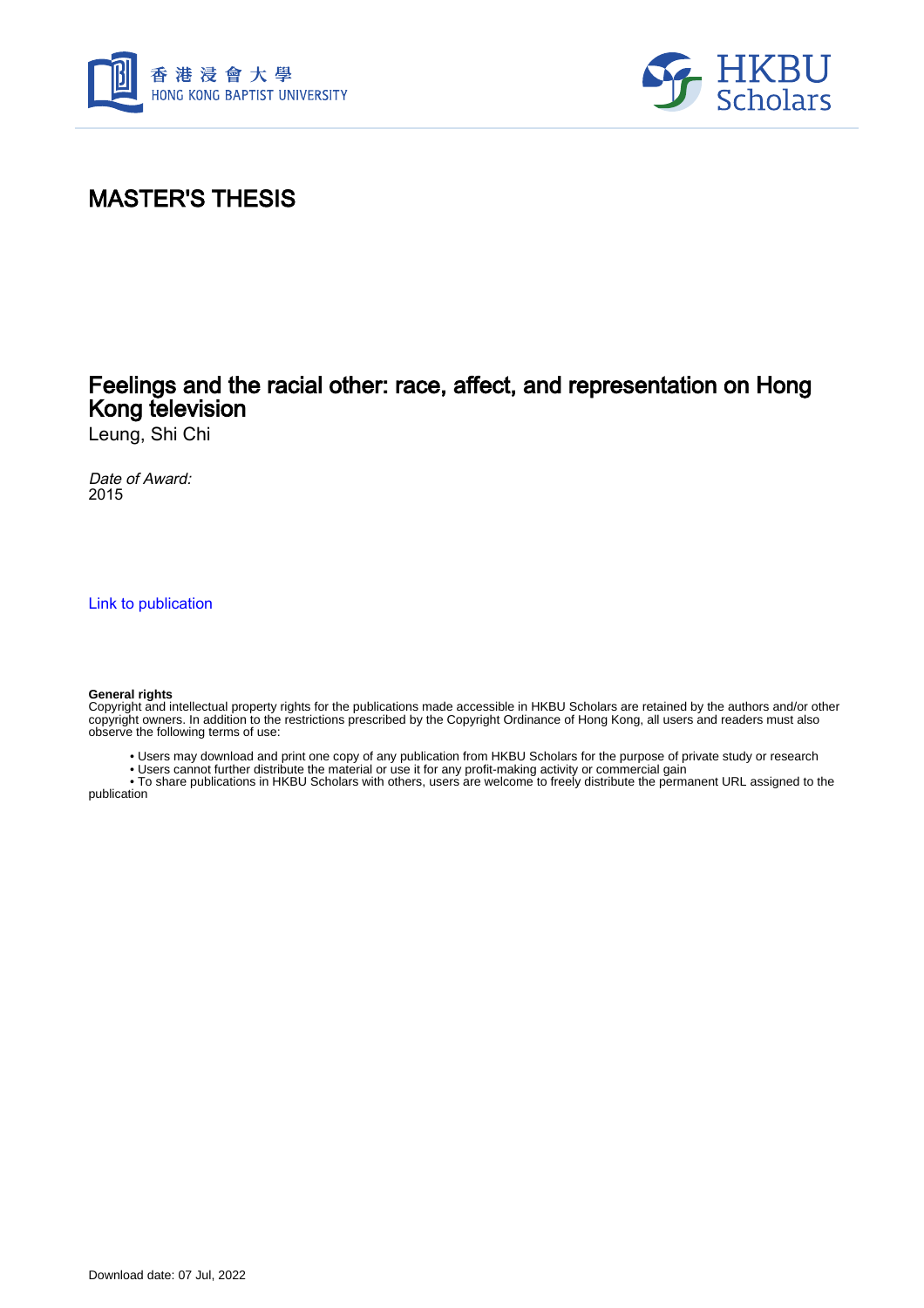Feelings and the Racial Other: Race, Affect, and Representation on Hong Kong Television

### **Abstract**

This cultural research explores the relation between racial representation and emotions/affects as part of the struggle for racial minorities' visibility. It is informed by conjunctural theory in cultural studies, with the use of textual narrative and affective analysis. It focuses on Hong Kong's television culture as a site for context configuration, or conjuncture, for constructing the inter- and intra-ethnic relations between the dominant ethnic Chinese and ethnic minorities (EMs), via the production of emotions.

Chapter One introduces a conjunctural understanding of the construction of EMs in Hong Kong through revisiting some of the most prominent theoretical works that explore the transformation of Hong Kong identity, in order to point out an underlying Hong Kong-Chineseness as a cultural center, and to argue that the demand of the present conjuncture is to respond to the necessity of generating an alternative "EM-context" suitable for reimagining Hong Kong identity. Chapter Two attempts to map out this "EM-context" by reviewing the major popular non-Chinese figures on TV, namely Louie Castro, Gregory Rivers (known as "Ho Kwok-wing") and Gill Mohinderpaul Singh (known as "QBoBo") in order to study how their particular cultural visibility can open up ways to rethink the problems surrounding visibility. The narrative affective approach to study racial relations is applied to the reading of *No Good Either Way* (TVB) in Chapter Three and *Rooms To Let* (RTHK) in Chapter Four. Together, these two core chapters

ii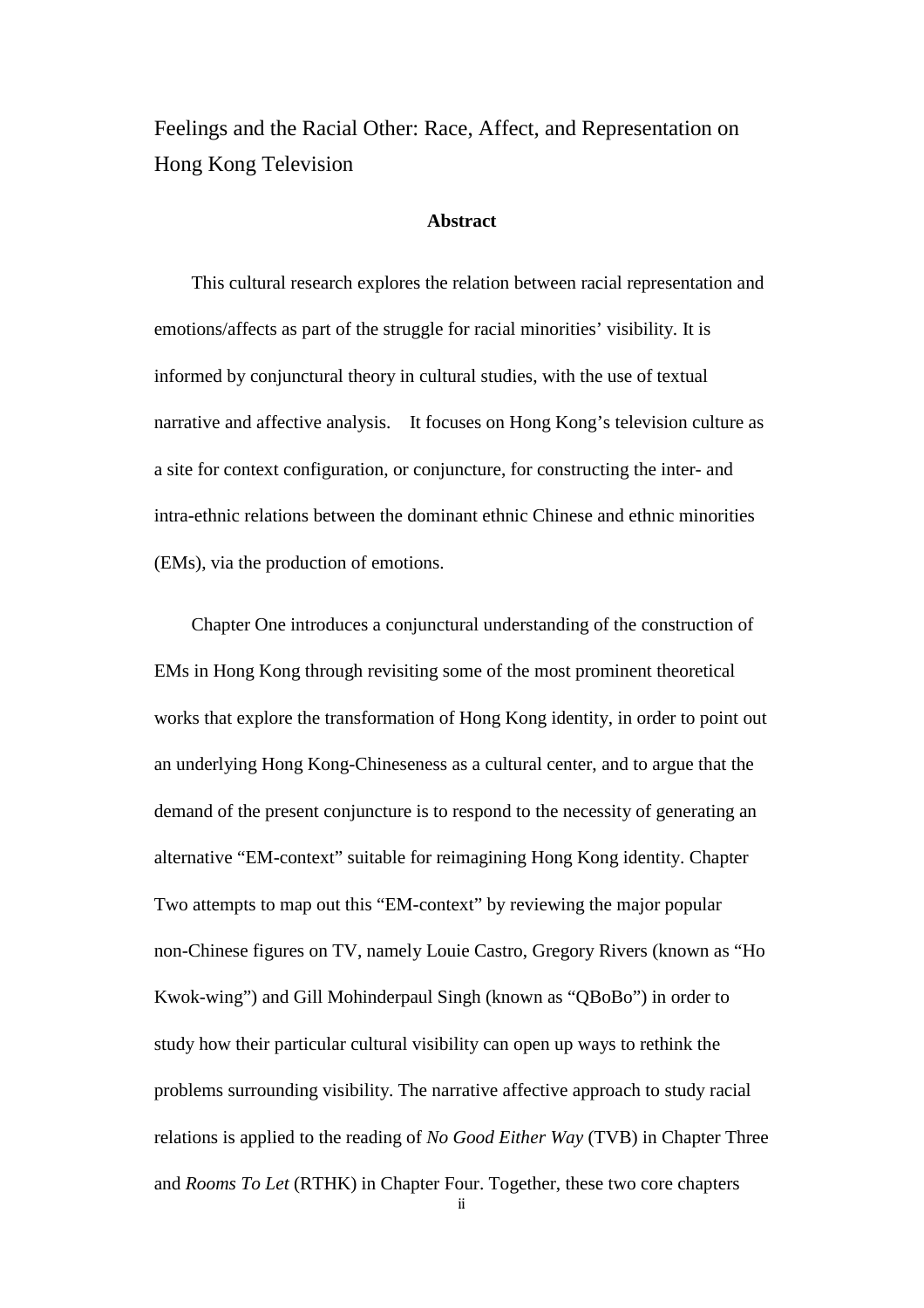explore the affective configuration of "anxieties" and "shame" in the two TV programmes. It is suggested that these affective landscapes help position EMs as either a "sweetened trouble-maker" (in the work place) or "assimilating neighbor" (in the domestic sphere), both of which fall short of being able to construct a new context/conjuncture for understanding the cultural presence of EMs. This research rejects the study of race/ethnicity through content analysis of stereotype, and opts for an approach that reads affects and narratives in the search not for representational visibility, but for what is termed "conjunctural visibility." Ultimately, Chapter Five concludes with a discussion of the dynamics of "soft" and "hard" representations of the ethnic other: the former in the mode of "sugarcoated racism" which involves the figure of EM as the sweetened troublemaker appealing for audience's sympathy, and the latter in the form of public pedagogy aimed at educating the audience (through shaming) to treat their EM neighbor as the assimilated other. This research study aims at making a small contribution to the understanding of the struggle for conjunctural visibility among EMs in Hong Kong.